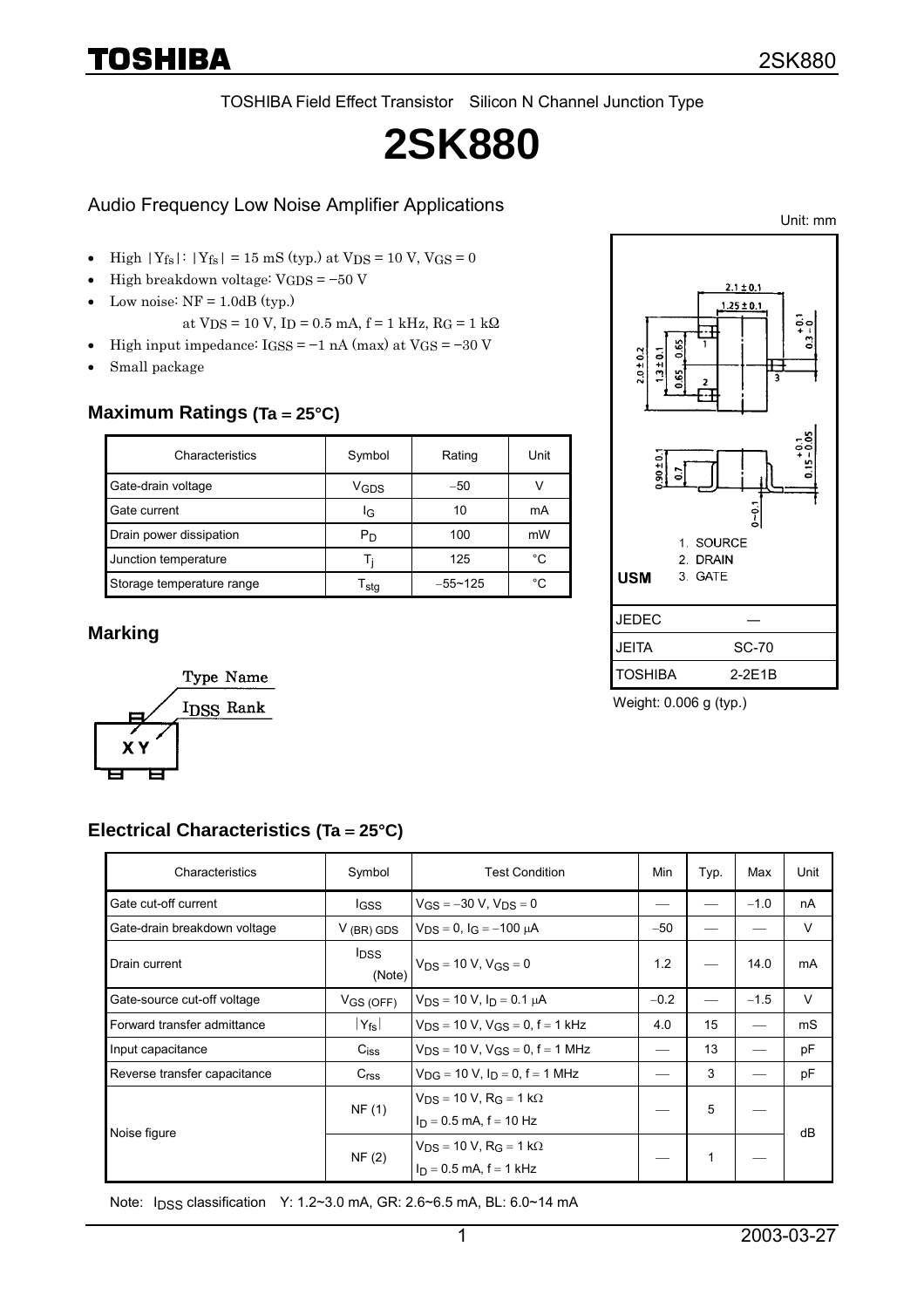## **TOSHIBA**

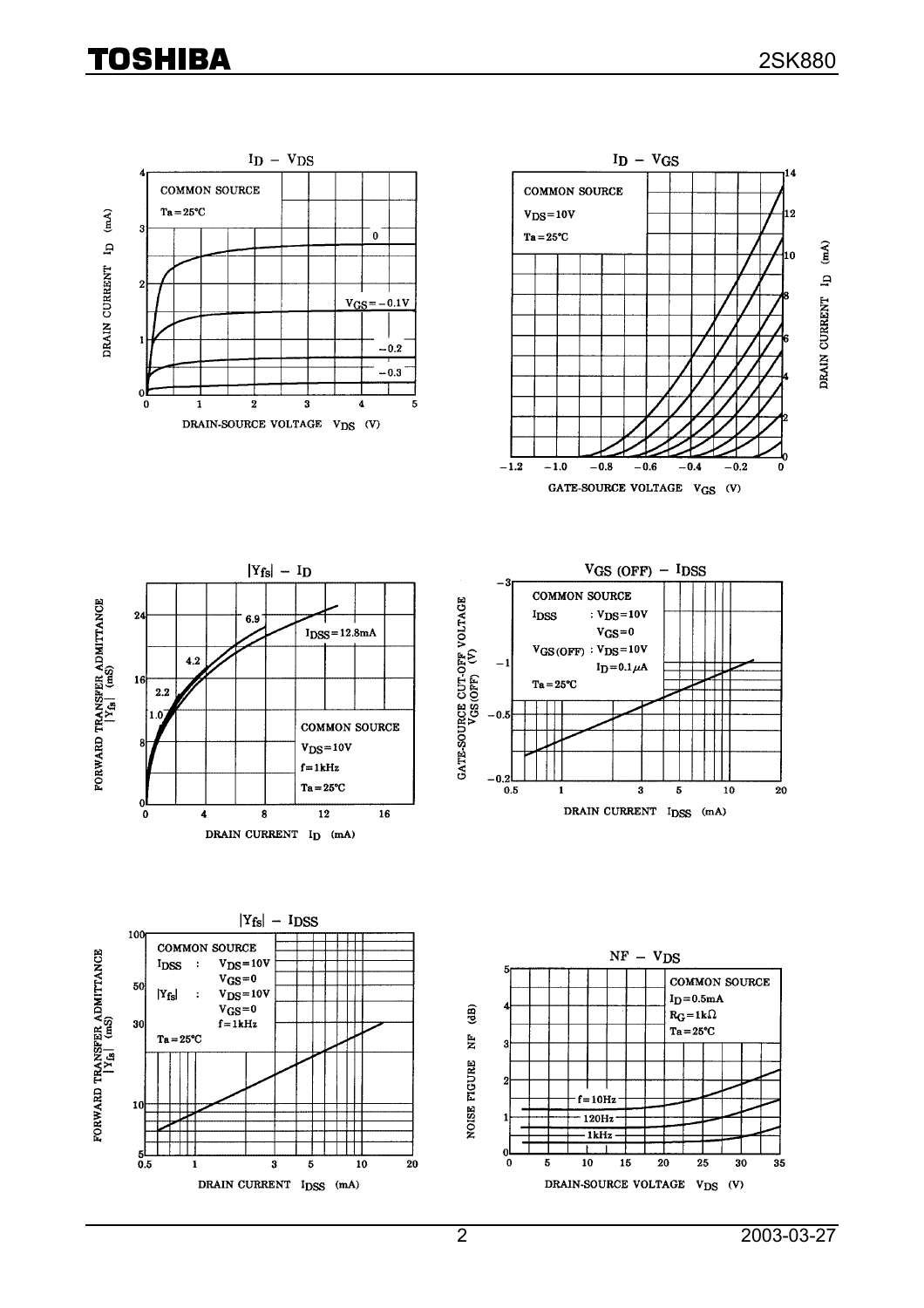### TOSHIBA